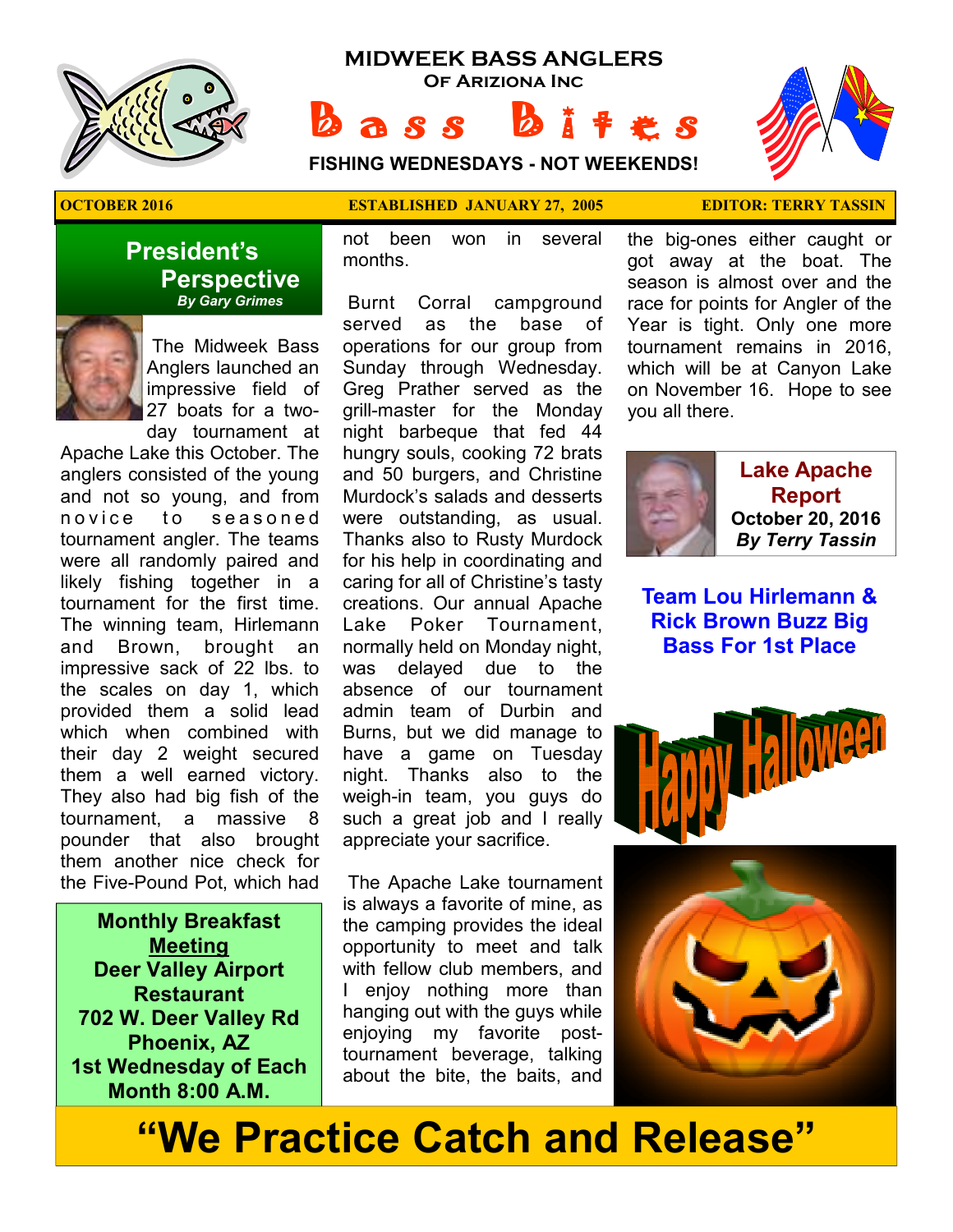Page 2



*1st Place Lou Hirlemann & Rick Brown* 

 Taking home **1st Place** Team **Lou Hirlemann & Rick Brown**  weighed the winning creel of ten bass weighing 39.22 lbs. Thanks to **Lou Hirlemann**, one of those ten bass weighed 8.18 lbs which was good enough to also earn the team the prize for **1st Place Big Bass** and the **5 lb Pot** prize money.

#### **Next Meeting Next Tournament**

Our next club general meeting is scheduled for **Wednesday, 2 November** starting at 8:00 AM, at **Deer Valley Airport Restaurant** (just one mile north of I-101 at the intersection of 7th Ave & Deer Valley Road). We hope you will come early and have breakfast together.

The next club point tournament will be at **Lake Canyon** on **16 November 2016.** Club launch headquarters, weigh-in location, and tournament hours will be announced.

*Rick Brown:* I was pleased to find out that I would be fishing my last tournament of the year with Lou Hirlemann. We haven't been able to fish with each other since the November tournament of last year, in which we also had a GREAT day.

 This year Lou and I headed to our first spot at a blazing speed of 23 MPH. After just a few casts with his buzz bait, Lou put a nice 3.5 lb bass in boat. While Lou was dealing with his fish, I was calling for the net, another bass in the boat around 2.75 lbs. Great way to start! After about 45 minutes we moved to our next spot. Lou was throwing his buzz bait in the shallows and I was fishing my Carolina Rig a little deeper, and I started catching some more good fish. It was like 7:30AM and we had a nice limit around 14 lbs. At 9:30AM we had about 18 lbs. We decided to leave these fish alone with hopes to get them the next day. Now, let's just go catch a really BIG one! At 1:15PM, and YES he was throwing a buzz bait, Lou did the trick. That 8 lb bass hit him just a few feet from the boat. I couldn't believe what had just happened and couldn't believe that I had to also cull an over 3 lb bass. Lou is the Buzz Bait King! On Day 2, again just a few casts into it, Lou caught a nice 3 lb bass on a buzz bait. I caught one, not long after that, about 4 lbs on my Carolina Rig. We managed to get our limit at about 9:30AM and again with some really nice ones. Lou and I had a lot of fun and another GREAT

tournament; I can't wait to do it again.

 Thanks to the board members and the weigh in crew. You guys do an awesome job! I will miss the next tournament, so good luck to everyone at Canyon.

*Lou Hirlemann*: Wow, I drew Rick Brown, that's great because he is one of the first friends I made when I joined the club 7 or 8 years ago. And he is really good at fishing. Rick wrote how our fishing day went so I'll just add to the legend of him with a Carolina rig. He not only caught 8 bass on Tuesday he caught 2 of them where the fish bit when he was netting fish for me. He does not even need to hold the rod, amazing stuff. When we were giving money to Martlage for the side pot we said we would split everything, and we did - even the poker winnings from Tuesday night. Thanks to the crew that run the tourney and all who cooked, brought food, chips, salads, deserts, and those who helped clean up that mess.

## **Club Officers Elected for 2017**

The **Board of Directors** is announce the election of the following members as Officers of the Midweek Bass Anglers of Arizona Inc for the year 2017:

| <b>President:</b> | <b>Gary Grimes</b>               |
|-------------------|----------------------------------|
| <b>Vice Pres:</b> | <b>Tom Savage</b>                |
| <b>Secretary:</b> | <b>Terry Tassin</b>              |
| <b>Treasurer:</b> | <b>John Reichard</b>             |
|                   | <b>Tmx Director: Jack Hughes</b> |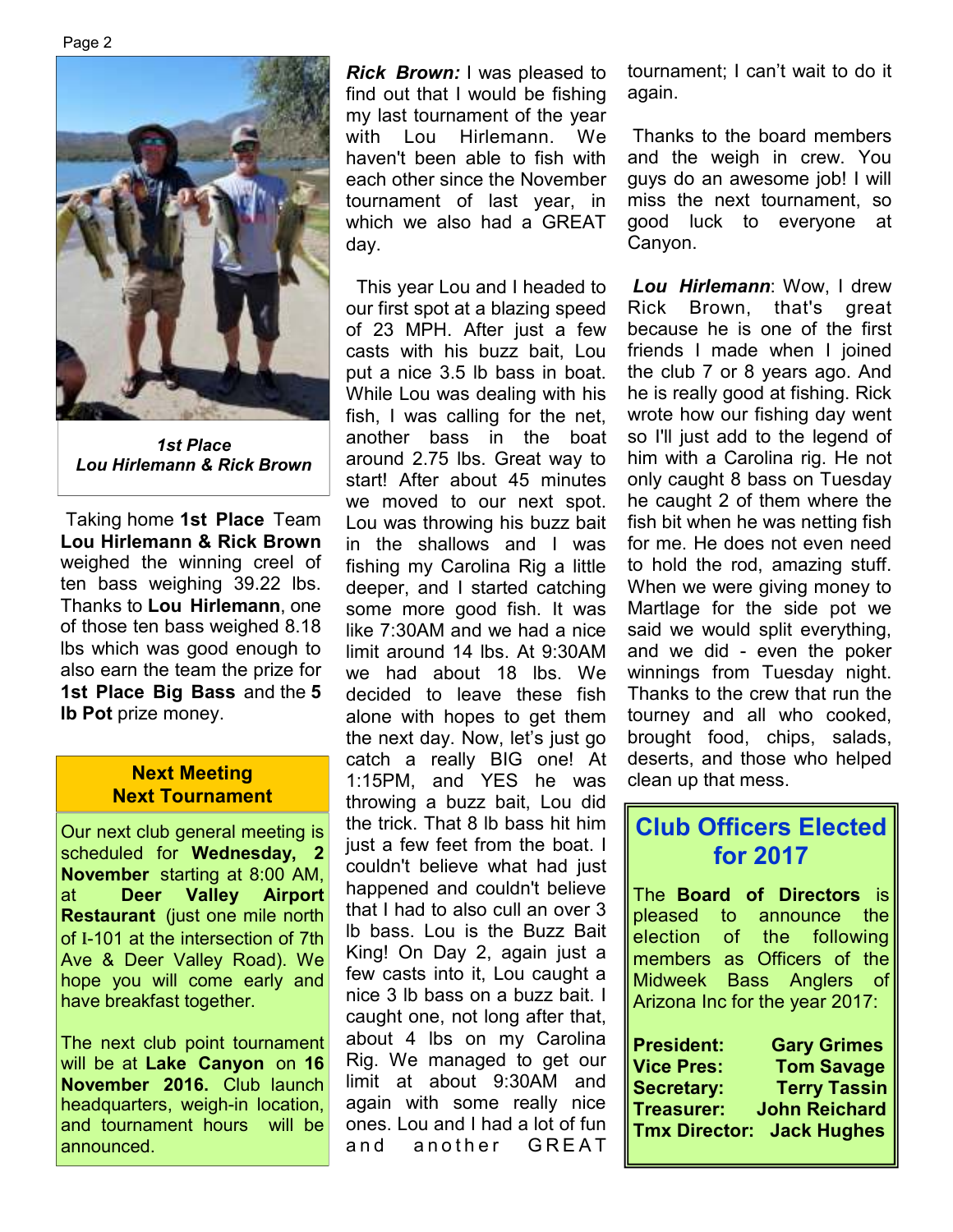#### **Team Gary Martlage & Tom Atherton Fish Dam For 2nd Overall Finish**

 In **Second Place** the team of **Gary Martlage & Tom Atherton** weighed ten bass for a total weight of 31.83 lbs. Thanks to **Gary's** 7.11 lb bass the team also won **2nd Place Big Fish** honors.

*Gary Martlage:* It was a pleasure to fish with Tom Atherton at Apache. Being fairly new to the club, Tom and I enjoyed talking about our



*2nd Place Gary Martlage & Tom Atherton* 

#### **Tournament Statistics**

Fifty-four men fished 15 hours each, bringing 210 keeper bass to the scales for a total weight of 495.17 pounds with a 9.17 pound average total catch per fisherman. The average weight of each fish was 2.36 lbs. All but two fish were released back into the lake after weigh-in to fight again another day.

personal life, professions, and fishing adventures. We had a lot of time to talk; as we only had 6 bites on Tuesday and 5 bites on Wednesday. Luck was with us though, as we boated every fish that bit! Jigs in deep water by the dam were the ticket on Tuesday with Steel Red Eye spinner baits on the second day since we had a nice breeze. I thought we were in the wrong part of the lake as we only saw 2-3 boats all day on Tuesday!

 Day 2, Tom stuck a nice 5 pounder that put us in contention; but it would have taken a stellar effort to even get close to the Hirlemann / Brown team! Congrats to them for a fantastic two-day creel!

#### **Team Doug Coplan & Sean Kelly Punch Their Way To 3rd Place Overall**

Team **Doug Coplan & Sean** 



"When they said this lure was dynamite,I thought...."

**Kelly** weighed ten bass for 29.59 pounds and took home **Third Place** honors. This was Doug's first time fishing with Midweek Bass Anglers; what a way to start.

*Doug Coplan:* First of all I would like to thank you all for accepting me into your club. I like the atmosphere and camaraderie of the club. Everyone was pleasant, easy going and friendly.

 I prefished on Monday because I had not been on Apache since last year. My goto location at Apache is the river so I went there first and was not impressed at all with the dam authorities releasing water from Rosey, so I went to my 2nd plan which was flipping the green stuff. I found some grass in one of the main lake coves and caught a couple of fish on reaction baits. I left that and got out the flipper and headed to any green stuff that had water under it. Two pitches later I caught an 8.35 and a 2.56 – AWESOME! After that I

#### **NOTICE!**

#### **Changes to Club Bylaws & Tournament Rules for 2017**

All previously proposed changes will be voted on at the 2 November meeting. All approved changes will become effective on January 1, 2017. A copy of the approved revised bylaws and tournament rules will be provided to all email members by January 1st.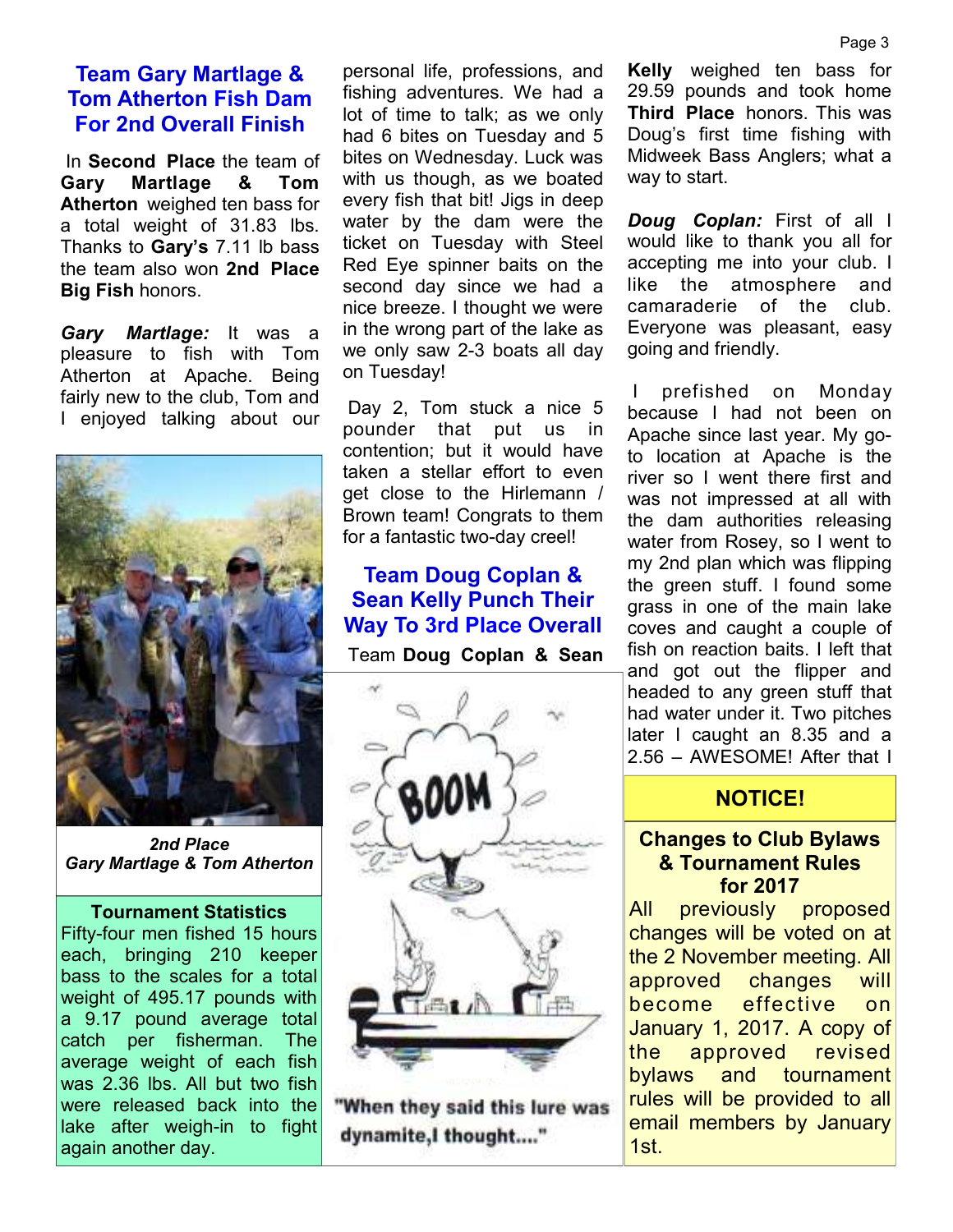

*3rd Place Sean Kelly & Doug Coplan* 

went to camp and hung out, met a couple of club members and got ready for Day 1 on Tuesday.

 Day 1, Tuesday morning, my partner Sean Kelly and I headed to the same cove I had found on Monday with grass and noticed that the lake had risen. We caught a limit there by 8AM real shallow (frog and chatter bait). We then moved to my flipping stuff (green bushes next to deep water). I caught two small fish and realized that they had gone shallow with the rising water so we went to shallower green bushes and found them again. We weighed in almost 12 lbs with a 4.75 big fish that day.

 Day 2 we went back to the same cove to check the water level and it had not moved much. Perfect. We went back to the same stuff as before, today the bass were bigger.

Sean caught an almost 3 pounder on a frog right away. We started flipping and pitching to every inch of every green patch we could before time ran out. Running and gunning. Sticking and moving. We went to one patch that has always produced for me and I got a 3 pounder on the first pass. We ran around and cycled through the same bushes again because there are not a lot of them shallow. We now have about 12-13 pounds and time is running out. We go back to the same cove where we had started but this time we start on the other end and creep in slow and easy trying not to spook them. On my third flip I hopped my slither rig, felt the tap, and set the hook on our biggest fish, 6.94 lbs. This was at 11:30AM. This culled a 1 lb smallie and put us at almost 18 lbs. That ended up being our last fish of the day. I had a great time with Sean and he got a good flipping lesson over those 2 days. Thank you again for accepting me into the club. I can not wait for Canyon next month. See you there.

**Sean Kelly:** I had the pleasure to have Doug Coplan as my boater, and I definitely learned a lot from him during the tournament. The technique that landed us the biggest and most fish was "punching". We made our way to any patch of green grass that we could find. Doug was using a green pumpkin chigger craw when he caught our 7 pounder. We were catching them anywhere from 3 feet of water to just inches. I surprisingly had success on a white pad crasher frog in the mornings.

 Now this was only my second tournament and the fishing we did was very different in comparison to my first event with Jerry Askam. Jerry and I took our time on rocky points and when I fished with Doug, it was fast and grassy-my weakness. I definitely felt like I got a guide trip on how to punch and it was worth it! Doug is an awesome person and great angler and we had a good time out there catching fish!

### **Team Root & Ballard Flick Shake For 4th Place Overall Finish**

 Taking home **4th Place,** Team **Roger Root & Sean Ballard**  weighed ten fish for a total weight of 29.29 lbs

*Sean Ballard:* I would like to start off saying what a fun twp days of fishing and Roger Root is one hell of a guide. He had the bass figured out and exactly where to go and what to use well before we started the tournament; if they were not there we wouldn't spend much time on that spot.

 Day 1 we started way up river and only spent 30 minutes before he said he didn't like this and we were gone. We stopped a few times on our way out and picked up two very small fish on cranks. Then we headed to our prime spot in the main lake and we caught three more and lost several nice fish. We moved to our secondary spot and finished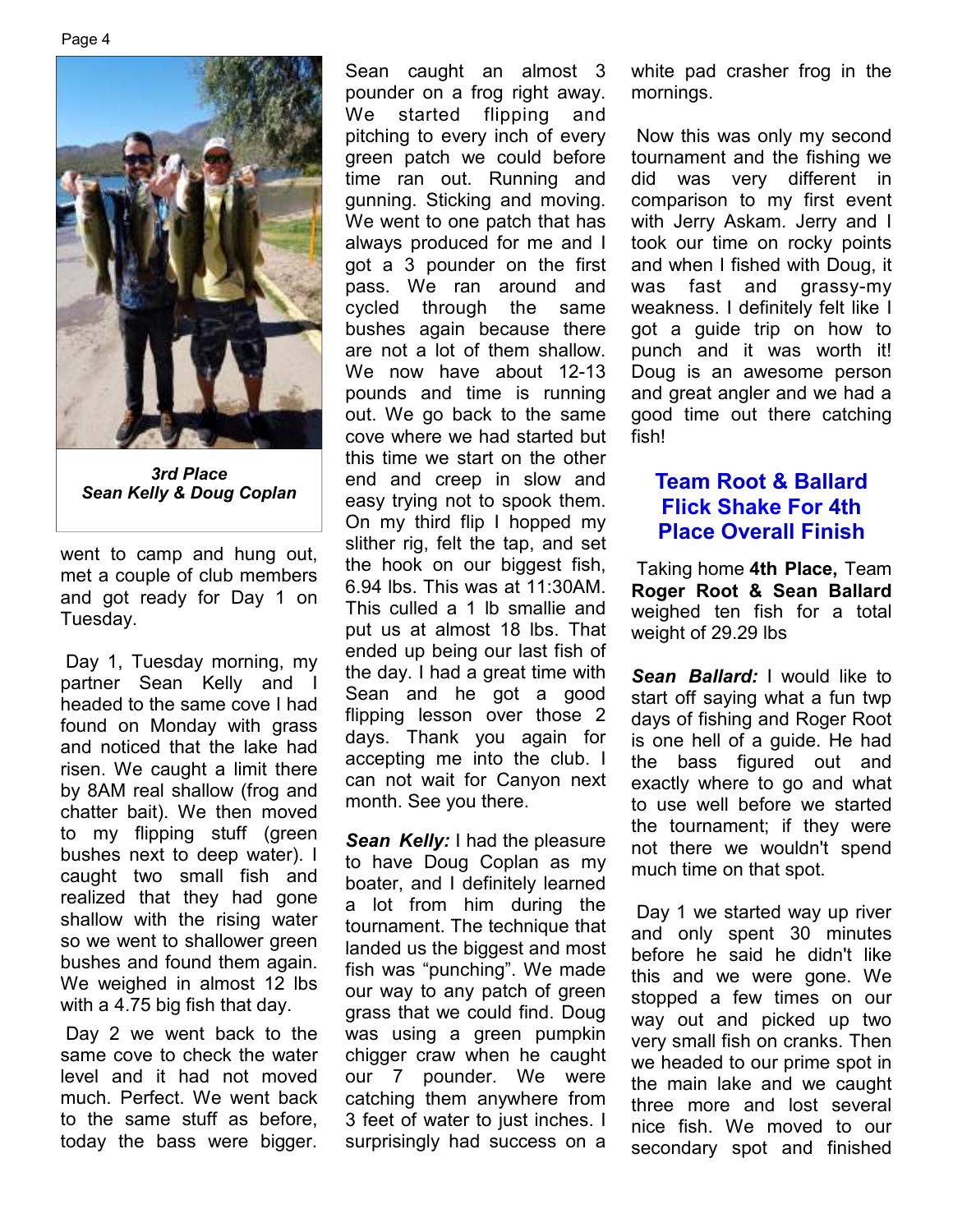

*4th Place Sean Ballard & Roger Root* 

our limit and culled out one of our smaller fish. Then back to our starting spot where we stayed and we culled out the remaining small fish; before the day was up we were culling 2 - 2.5 pounders.

 Day 2 we headed back to our primary spot and caught 3 more quality fish and 2 more on the secondary spot, then we finished the day off back at spot one where we culled up a few more times. All fish were caught in 15 - 25 feet of water using a flick shake rig slow dragged on the bottom. We caught over 30 fish in 2 days off these spots and lost several large fish as the bite was extremely soft; if you felt the bite it was a small fish, the bigger ones would just gum the bait and it felt like you were snagged just very heavy. Those large and small mouth fish are very strong and would make several long runs with the drag screaming - oh what a blast that was. Oh and thanks to the club for another great BBQ.

### **Team Gary Senft & Howard Thomas Take 5th Place With What Else But Drop Shots**

 A ten fish limit weighing 29.20 lbs was enough to earn **Gary Senft & Howard Thomas** the **5th Place** money.

*Gary Senft:* Starting the tournament on Tuesday was tuff for me not being on that lake for a couple of weeks. Went to the river, fished a lot of different baits, no bites for at least 2 or 3 hours. Started fishing the walls with drop shot and we caught two small fish. Left and fished the main lake and started catching nicer fish. I lost a few nice fish which I knew would hurt us when we weighted in.

 We started the next day on the main lake catching nice fish. We then went to the beginning of the river and moved up river trying all kinds of baits. We caught most of our fish on plastic worms and jigs. Drop shot was the best bait along with Carolina rigs. Robo worms and power worms did most of the damage for us. Howard and I had a good time fishing together. Thanks to the weighin team for doing a good job.

*Howard Thomas*: By far the best on-the-water experience I've ever had. I got a chance to fish with a man that has 37 years experience on the water in Arizona. I now have a much

better feel for spotting fish on a graph and how to pick him off with a lure. It was so much fun. it was like an on the water seminar without having to go over to the Bass Pro Shops where Gary Senft runs the Tuesday night seminars. Again thank you Gary for all the help and information that you helped me understand.

 Well as you all know our first day was not the best but the second day we took off like a bat out of hell. We actually went pretty much to the same spots on Day one that Gary thought would be good and they turned out fabulous the second day. We threw just about everything in the tackle box the first day because it was very slow and we were trying to make something happen. So the second day we started out with what was working the first day and we were sure we were on some bigger fish. We were using



*5th Place Howard Thomas & Gary Senft*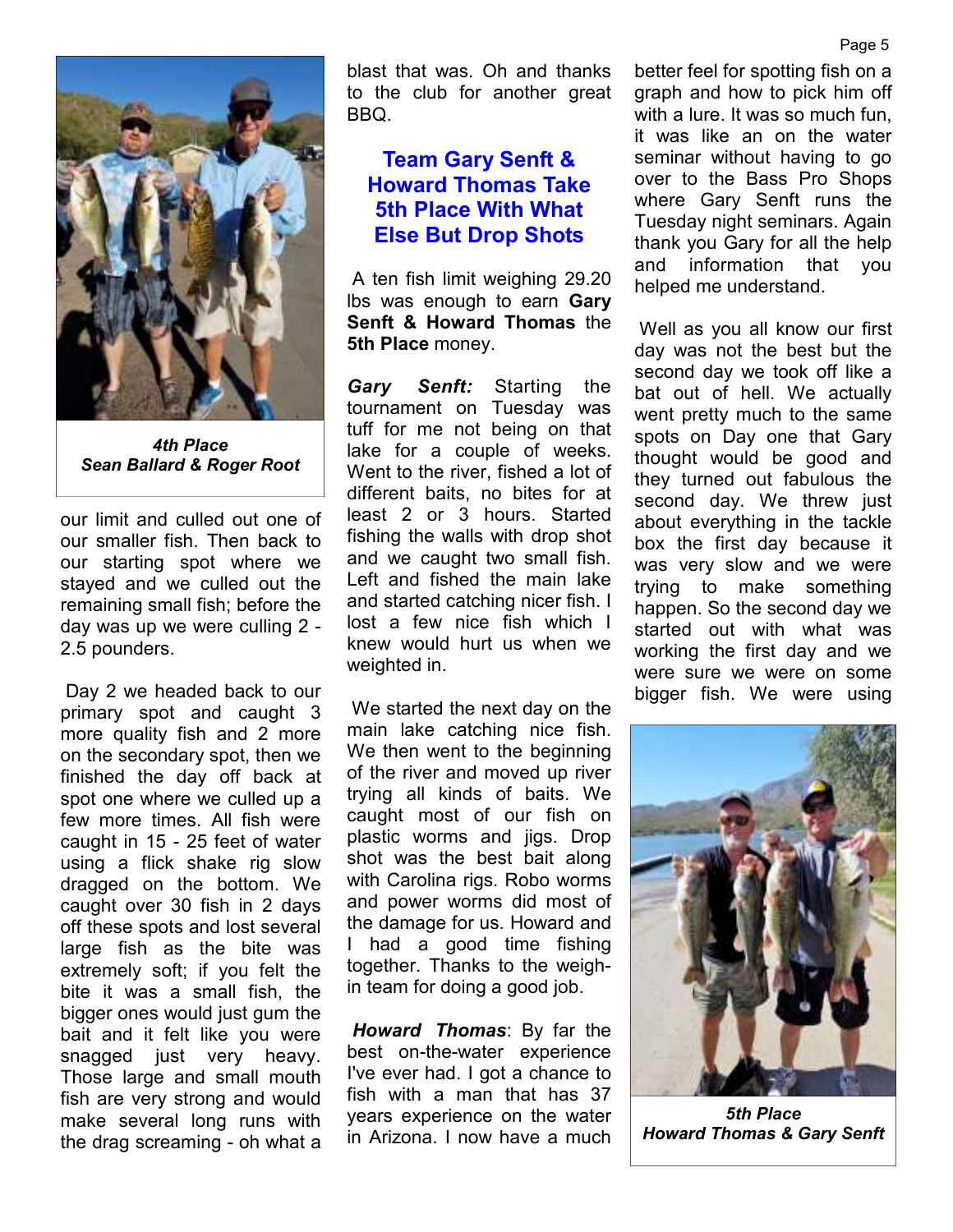#### Page 6

drop shot Robo worms and we also threw Carolina rigs with jigs and worms. We threw some crank baits, some swim baits, jigs and probably the best thing for us that day was the drop shot. If you ever get a chance to fish with Gary I would recommend it highly. He's very congenial, he will answer your questions without 200 people in the room and even though you don't have a ticket and get a chance to win a prize, you won't care, it's a great experience. Again, thank you Gary and I hope I get drawn with you for the final tournament of the year it was really a pleasure, thank you very much.

#### **Team Hobby Nelson & Spencer Hand Limit Early For 6th Place Finish**

 Bringing ten fish to the scales weighing 23.75 lbs was enough to earn **Nelson & Hand** the **6th Place** prize.

*Spencer Hand:* Well Apache Lake as always did not disappoint. Many fish were caught but not by me. I was amazed by Hobby Nelson's ability to catch fish and his knowledge of the lake. We had a small limit on Day 1, mostly just past the marina on Drop Shot and Chigger craws.

On Day 2 we had a small limit until around 11:00AM. Hobby got my netting skills honed in as we culled out every fish in the live well. I almost did not have time to fish. Just about every fish caught was on Drop Shot in the mid-lake area.



*6th Place Spencer Hand & Hobby Nelson* 



Greetings from your treasurer.

 Congratulations to Lou and Rick for their awesome win at Lake Apache. I would like to thank Jeff Mason for making my final tournament a great time for me. I would like to take this opportunity to thank all the boaters who have taken me fishing over the last few years in Midweek Bass Angler tournaments. I've made some great friends had some great times. I will stay on as club treasurer for 2017 and hope to see you at the meetings. Remember the 5 lb Pot starts over at Canyon Lake so sign up for it no later<br>than our November 2<sup>nd</sup> than our November general meeting.

A Little Light Hearted Humor

#### **HOW TO START A FIGHT WITH YOUR WIFE**

 One year, I decided to buy my mother-in-law a cemetery plot as a Christmas gift. The next year, I didn't buy her a gift. When she asked me why, I replied, "Well, you still haven't used the gift I bought you last year!"

And that's how the fight started.

 My wife was standing nude, looking in the bedroom mirror. She was not happy with what she saw and said to me, "I feel horrible; I look old, fat and ugly. I really need you to pay me a compliment." I replied, "Your eyesight's damn near perfect." And then the fight started.

 I rear-ended a car this morning - the start of a REALLY bad day! The driver got out of the other car, and he was a Dwarf! He looked up at me and said "I am not happy!" So I said, "Well, which one are you then?" That's how the fight started.

 My wife and I were watching Who Wants To Be A Millionaire while we were in bed. I turned to her and said, "Do you want to have sex?" "No", she answered. I then said, "Is that your final answer?" She didn't even look at me this time, simply saying, "Yes". So I said, "Then I'd like to phone a friend." And that's when the fight started.

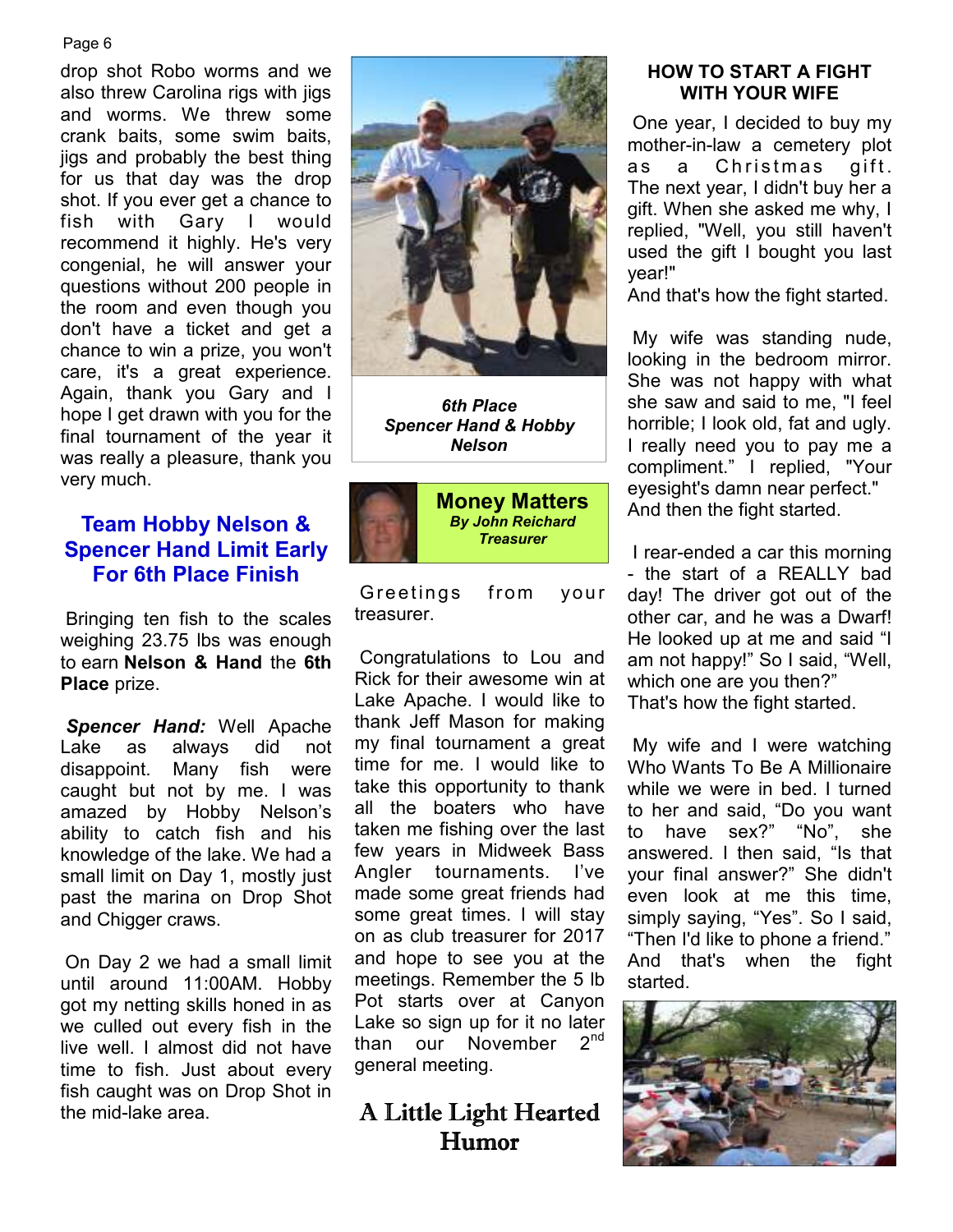